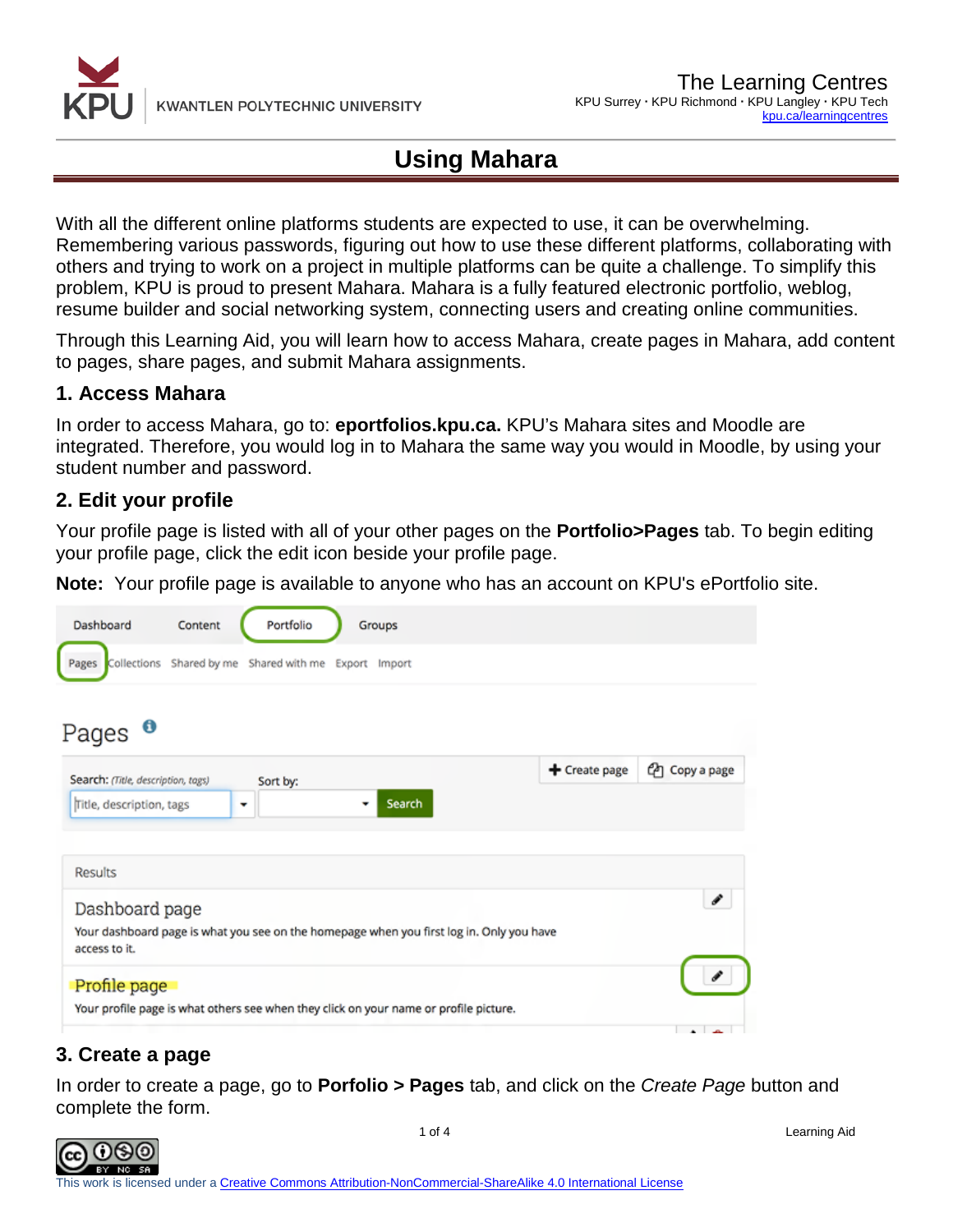

| Dashboard                             | Content                                               | Portfolio       | Groups      |                                                                                          |                       |                               |
|---------------------------------------|-------------------------------------------------------|-----------------|-------------|------------------------------------------------------------------------------------------|-----------------------|-------------------------------|
| Pages                                 | Collections Shared by me Shared with me Export Import |                 |             |                                                                                          |                       |                               |
|                                       |                                                       |                 |             |                                                                                          |                       |                               |
| O<br>Pages                            |                                                       |                 |             |                                                                                          |                       |                               |
| Search: (Title, description, tags)    |                                                       | Sort by:        |             |                                                                                          | $+$ Create page       | <b><i>C</i></b> Copy a page   |
| Title, description, tags              | ۰                                                     |                 | Search<br>۰ |                                                                                          |                       |                               |
|                                       |                                                       |                 |             |                                                                                          |                       |                               |
| Results                               |                                                       |                 |             |                                                                                          |                       |                               |
| Dashboard page                        |                                                       |                 |             |                                                                                          |                       | ℐ                             |
| والمتواصل والمتحدث                    |                                                       |                 |             | Your dashboard page is what you see on the homepage when you first log in. Only you have |                       |                               |
| No title   Edit title and description |                                                       |                 |             | €                                                                                        |                       |                               |
| Display page & Share page             |                                                       |                 |             | <b>Edit content</b><br>v                                                                 | <b>TT</b> Edit layout | Co Edit title and description |
| Page title *                          |                                                       | <b>Untitled</b> |             |                                                                                          |                       |                               |

- **Page title**: Provide a title for your page. This field cannot be left empty. If you do not enter a title, the default "Untitled" will appear.
- **Page description**: Write a brief description of your page (or leave it blank if you prefer). The description is displayed on the page.
- **Tags**: Enter tags to find your page more easily at a later stage. Separate your tags with commas. If you already have tags, you can click on the link *Show my tags* and select the ones that you think will fit for this page as well. They will be entered into the text field for you.
- **Name display format:** Choose which of your names you want to appear on the page as author.
- Click the *Save* button to save your changes and to continue to the next tabs to edit your page layout and add content.
- Your page is private until you decide you want to share it with others.

#### **4. Add content to a page**

When your page is in edit mode, the content type selector is displayed on the left side of the page. It allows you to click and drag many types of content "blocks" to your page.

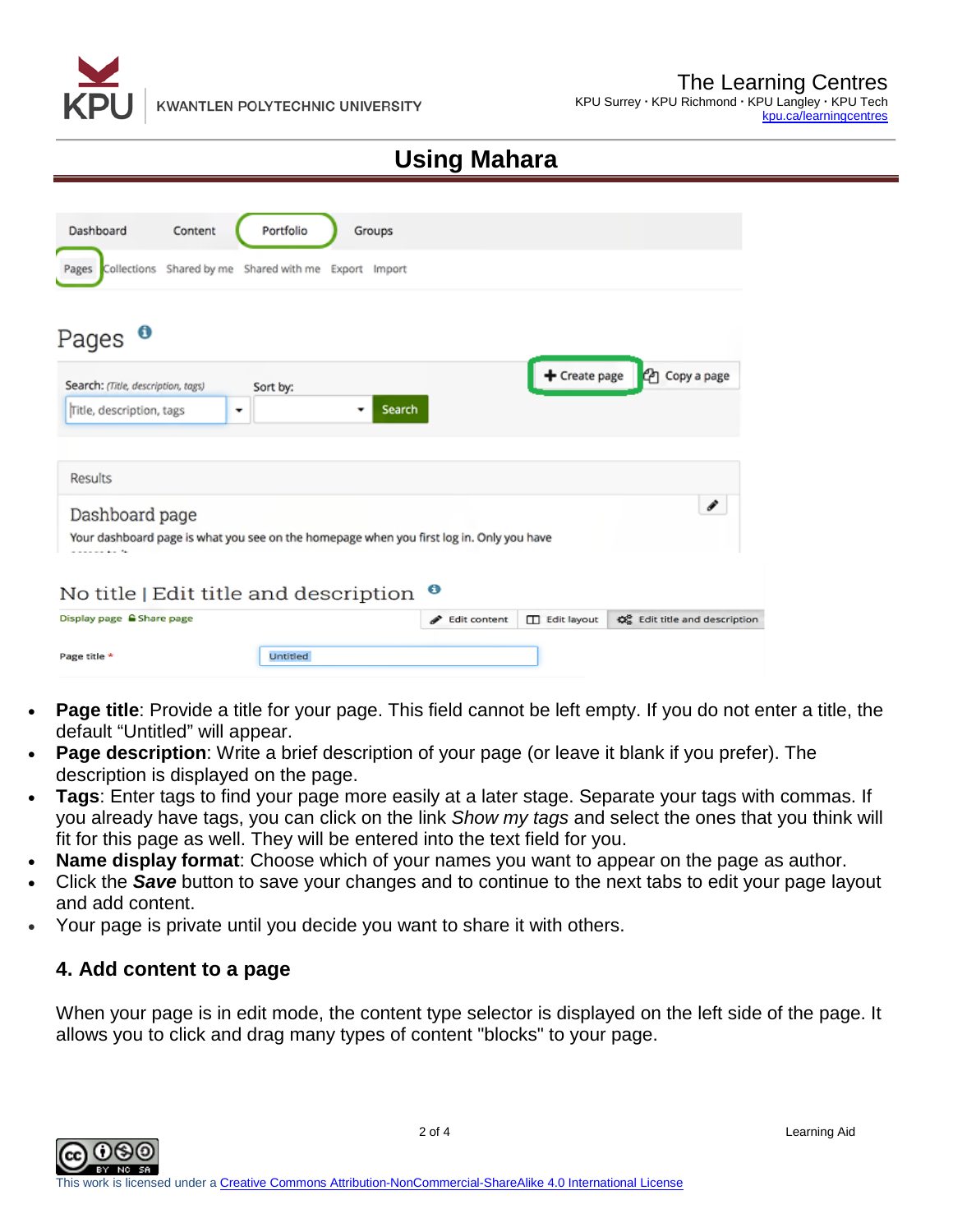

### My First Page | Edit content <sup>o</sup>

Display page & Share page Fdit content **D** Edit layout O<sub>o</sub><sup>o</sup></sup> Edit title and description

This area shows a preview of what your page will look like.

Drag blocks below this line to add them to your page layout. You can drag blocks around your page layout to position them.

| $+$ A Text                     |            |                     |                                              |  |
|--------------------------------|------------|---------------------|----------------------------------------------|--|
| + E image                      | $+$ A Text | $\ddot{\textbf{r}}$ | <b>***************</b>                       |  |
| $\vee$ $\Box$ Media            |            |                     |                                              |  |
| $\vee$ / Journals              |            |                     | Click and drag content blocks onto your page |  |
| $\vee$ <b>B</b> General        |            |                     |                                              |  |
| Personal info                  |            |                     |                                              |  |
| $\vee$ $\mathbb{C}^*$ External |            |                     |                                              |  |
|                                |            |                     |                                              |  |

- Use a **Text** block when you want to add text on a single page (If you want to re-use sections of text in multiple pages, use the Note option in the General section).
- The **Image** and **Media** blocks allow you to upload content into your Mahara files area where it can be used in other pages and collections in your portfolio.
- The **General** section contains additional options including Note which can be used to reuse a block of text on multiple pages.
- The **External** content blocks allow you to embed external feeds and external media (e.g. YouTube, Vimeo, Google Apps)

### **5.Share Pages:**

Your pages are private until you are ready to share them with others. To access the page sharing options, click the Share page link:



Drag blocks below this line to add them to your page layout. You can drag blocks around your page layout to position them.